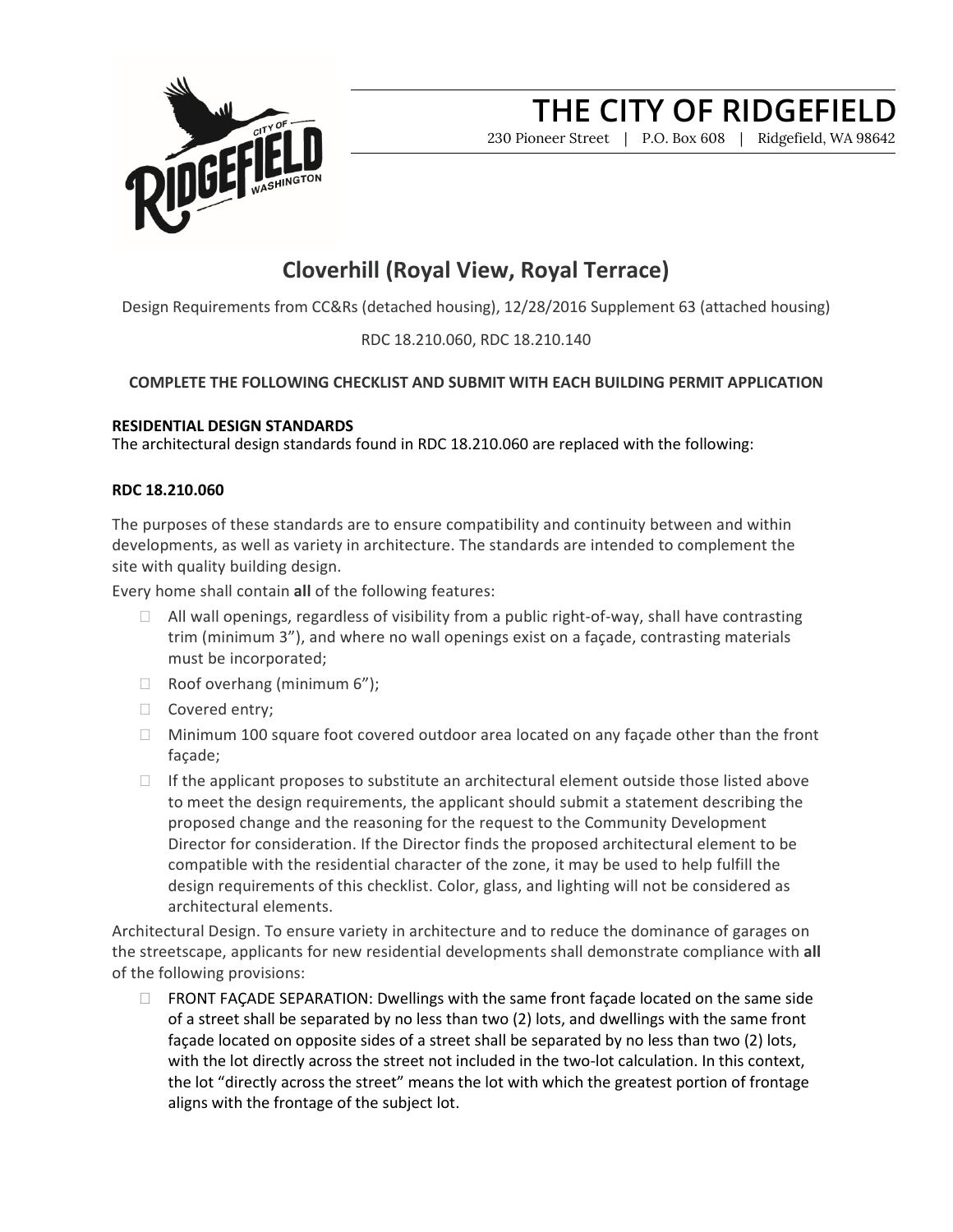

230 Pioneer Street | P.O. Box 608 | Ridgefield, WA 98642

- FRONT FAÇADE FEATURES: Every front façade shall contain a **minimum of three (3)** elements from the lists below to include a **minimum of one (1)** element from the structural elements list and **at least one (1)** element from the decorative elements list:
	- STRUCTURAL ELEMENTS:
		- Porches
		- Dormers
		- Gables
		- □ Hipped/pitched roof
		- $\Box$  Bay window
		- $\Box$  Cupolas/towers
		- $\Box$  16" offset
		- □ Balconies
		- $\Box$  Unique roofline via orientations (structure, pitch, etc.)
		- □ Vertical breaks/horizontal walls
	- DECORATIVE ELEMENTS:
		- Decorative garage door
		- □ Pillars/post
		- $\Box$  Decorative finish
		- $\Box$  Contrasting materials
		- □ Brick/rock accents
		- Variable siding materials
		- □ Shutters
		- $\Box$  Plan reversal
		- $\Box$  Other architectural elements, other than color, glass or lighting, including varying texture and materials within the same building, or massing, or window voids.
- $\Box$  Housing within the same development that faces across a public or private street or right-ofway shall be the same type, i.e., single-family attached facing single-family attached or townhouses facing townhouses.
- $\Box$  Where houses are served by alleys, all garages and on-site parking shall be accessible from the alley and the facade of the house facing the public street shall be designed as the front of the house including, but not limited to, a primary building entrance consisting of inward swinging door(s), porch(es), window(s) and pathway(s) to the public sidewalks.

### **RDC 18.210.140 – Special provisions for townhouse developments**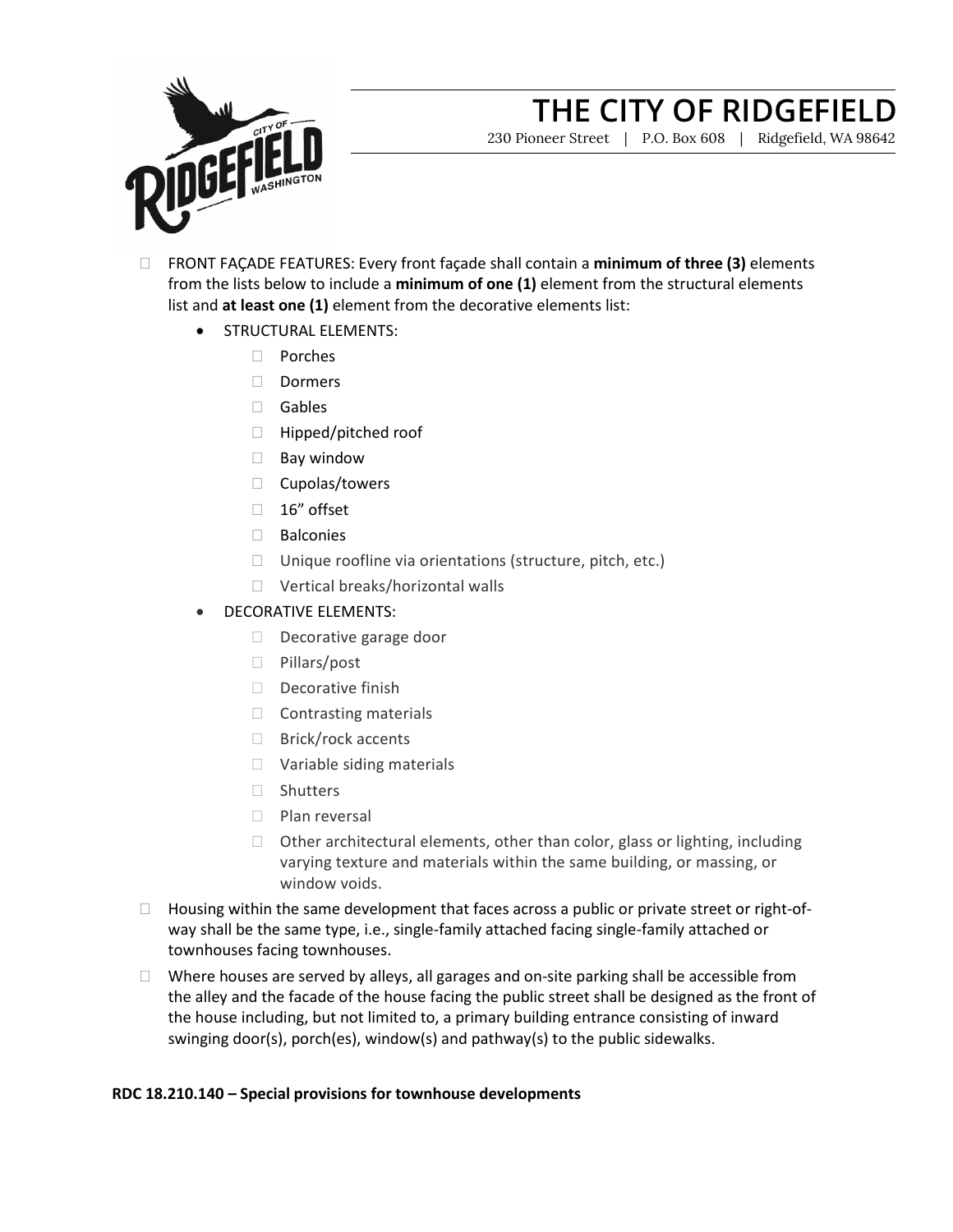

230 Pioneer Street | P.O. Box 608 | Ridgefield, WA 98642

Townhouse developments and other single-family attached dwellings are subject to the provisions of RDC 18.220.140.

### **RDC 18.220.140 – Special provisions for townhouse developments**

Design standards.

- $\Box$  No more than four townhouses shall be allowed in a single building.
- $\Box$  No building consisting of two or more townhouses may have the same front facade as any other building within two hundred linear feet, on either side of the street, as measured from the nearest point of the subject property lines. If a rear facade is visible from a public right-of-way and there is not a buildable lot fully between the nearest point of the rear property line of the subject property and the nearest point of a public right-of-way or private street, the rear facade of the subject dwelling shall also comply. Facades shall be substantially different beyond simple mirrored plans, garage or window relocation, and shall include combinations of architectural variety such as: front porches, dormers, gables, bay windows, hipped or pitched roofs, orientation of the primary roofline, or other such architectural features that substantially differentiate building facades.
- $\Box$  All wall openings, regardless of visibility from a public right-of-way, shall have contrasting trim (minimum 3"), and where no wall openings exist on a façade, contrasting materials must be incorporated;
- Each dwelling unit must incorporate **three** of the following design features. **At least two** of these features shall be substantially different from the features on abutting units:
	- $\Box$  Windows and door treatments which embellish the facade, such as trim a minimum of two inches wide around the windows facing a public street;
	- D Porches or covered entries;
	- Dormers;
	- $\Box$  Fascia boards at least six inches wide;
	- $\Box$  Bay windows;
	- $\Box$  Cupolas or towers;
	- **Pillars or posts;**
	- $\Box$  Eaves, with a minimum six-inch projection;
	- **Balconies**;
	- $\Box$  Decorative patterns on exterior finish (e.g., scales/shingles, wainscoting, ornamentation, and similar features);
	- $\Box$  Use of contrasting materials, such as brick or stone, on a minimum of twenty-five percent of the facade;
	- $\Box$  Other architectural elements, other than color, glass or lighting, including varying texture and materials within the same building, or massing, window voids, trellis or